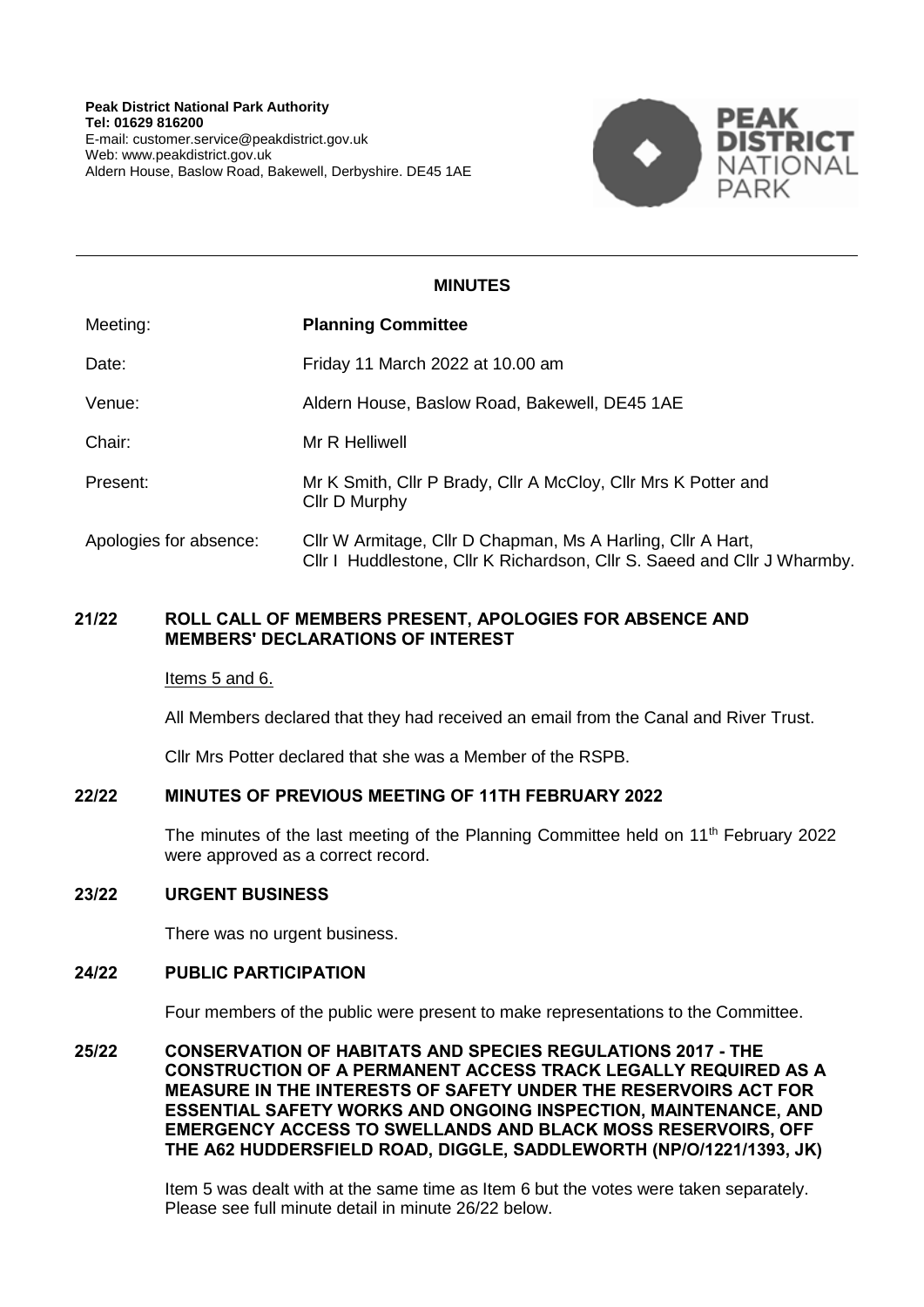## **RESOLVED**

**To adopt this report as the Authority's assessment of likely significant effects on internationally important protected habitats and species under Regulation 63 of the Conservation of Habitats and Species Regulations 2017 (as amended) in relation to the construction of a permanent access track to facilitate essential safety works, ongoing inspection, maintenance, and emergency access to Swellands and Black Moss reservoirs.**

## **26/22 FULL APPLICATION - THE CONSTRUCTION OF A PERMANENT ACCESS TRACK LEGALLY REQUIRED AS A MEASURE IN THE INTERESTS OF SAFETY UNDER THE RESERVOIRS ACT FOR ESSENTIAL SAFETY WORKS AND ONGOING INSPECTION, MAINTENANCE, AND EMERGENCY ACCESS TO SWELLANDS AND BLACK MOSS RESERVOIRS, OFF THE A62 HUDDERSFIELD ROAD, DIGGLE, SADDLEWORTH (NP/O/1221/1393, JK)**

Members had visited site the previous day.

The reports for Items 5 and 6 were introduced by the Head of Planning who outlined the reasons for adoption and approval as set out in the reports. He also advised that an application had subsequently been submitted for works to the dam at Swellands Reservoir which would be considered in due course.

The following spoke under the public participation at meetings scheme:

Tania Snelgrove, Canal and River Trust – Applicant

Other employees of the Canal and River Trust attended to answer any technical questions from Members. They were able to confirm the following:

- Bog Mat is a lightweight track material which allows water to flow through it to the peat below, also when heavy machinery is driven over it, it enables the load to be spread.
- 8 passing places are necessary because the track will be long and undulating with poor lines of sight. They have been positioned to maximise visibility and to mitigate the tight bends. For safety reasons, it is necessary to avoid vehicles reversing for long distances.
- That two "lay down" areas for maintenance will be retained for future use, near Black Moss Reservoir.
- Measures will be taken to prevent misuse of the track, including padlocked gates, new signage both on site and on principal nearby routes, twice weekly inspections, and that the construction of the track being from large stone will make it uncomfortable to walk or ride on.
- That the closure of Brun Clough car park to allow the works, will be advertised in advance by the local authority, but that the Canal and River Trust were amenable to exploring whether other sites which they own could be used for temporary car parking during its closure.

Members particularly welcomed the proposed mitigation measures and felt that the concerns which led to the previous refusal had been addressed.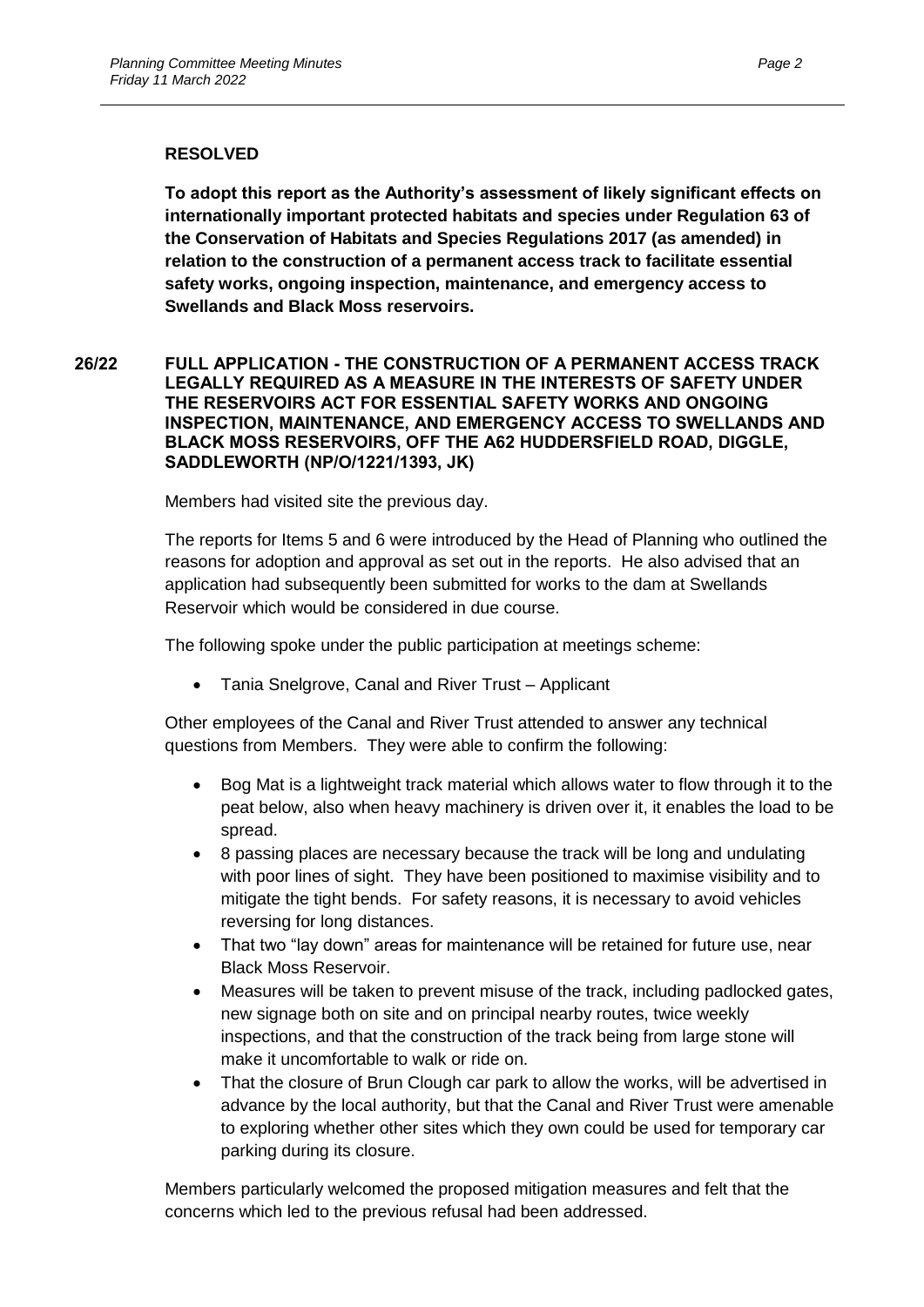A motion to approve the application in accordance with Officer recommendation was moved and seconded and a vote was taken and carried.

# **RESOLVED**

- **1. That the Authority resolves to approve the application subject to prior notification of the Secretary of State and subject to the signing of a Section 106 Agreement to secure the proposed off site, off-setting and biodiversity net gain works.**
- **2. That the Secretary of State is notified of the resolution; and**
- **3. Subject to the agreement of the Secretary of State, the Head of Planning be authorised to issue a decision notice in the terms set out.**

**And subject to the following conditions:** 

**1) Statutory time limit for implementation** 

**2) Development in accordance with the submitted plans and specifications, subject to the following conditions:** 

**3) A programme of phasing/timing of the construction works be agreed to avoid the bird nesting season in the designated SPA.** 

**4) Agree sample/specifications of stone to be used for surfacing and geotextile matting.** 

**5) Submit and agree details of any new gates and barriers.** 

**6) Carry out habitat creation, pond creation, and tree-planting works in accordance with agreed timetable.** 

**7) Gates to be kept locked other than when the track is in use; any signage to be agreed before installation.** 

**8) Restoration scheme to be submitted and agreed in the event that any part of the track is removed.** 

**9) Archaeological conditions:** 

**a) No development shall take place other than in accordance with the approved archaeological Written Scheme of Investigation, produced by WYAS Archaeological Services, Version 6**

**b) Within a period of 12 weeks from completion of the development the archaeological site investigation and post investigation analysis and reporting shall have been completed in accordance with the programme set out in the approved Written Scheme of Investigation and the provision to be made for publication and dissemination of results and archive deposition shall have been secured.**

**The meeeting adjourned for a short break at 11.15 and reconvened at 11.25**

**27/22 FULL APPLICATION - ERECTION OF TIMBER SHED AT THE REAR OF THE PUBLIC HOUSE TO HOUSE A MICRO BREWERY FOR SMALL SCALE BREWING, AND STORE - THE GREYHOUND INN, WARSLOW - (NP/SM/1121/1172, MN)**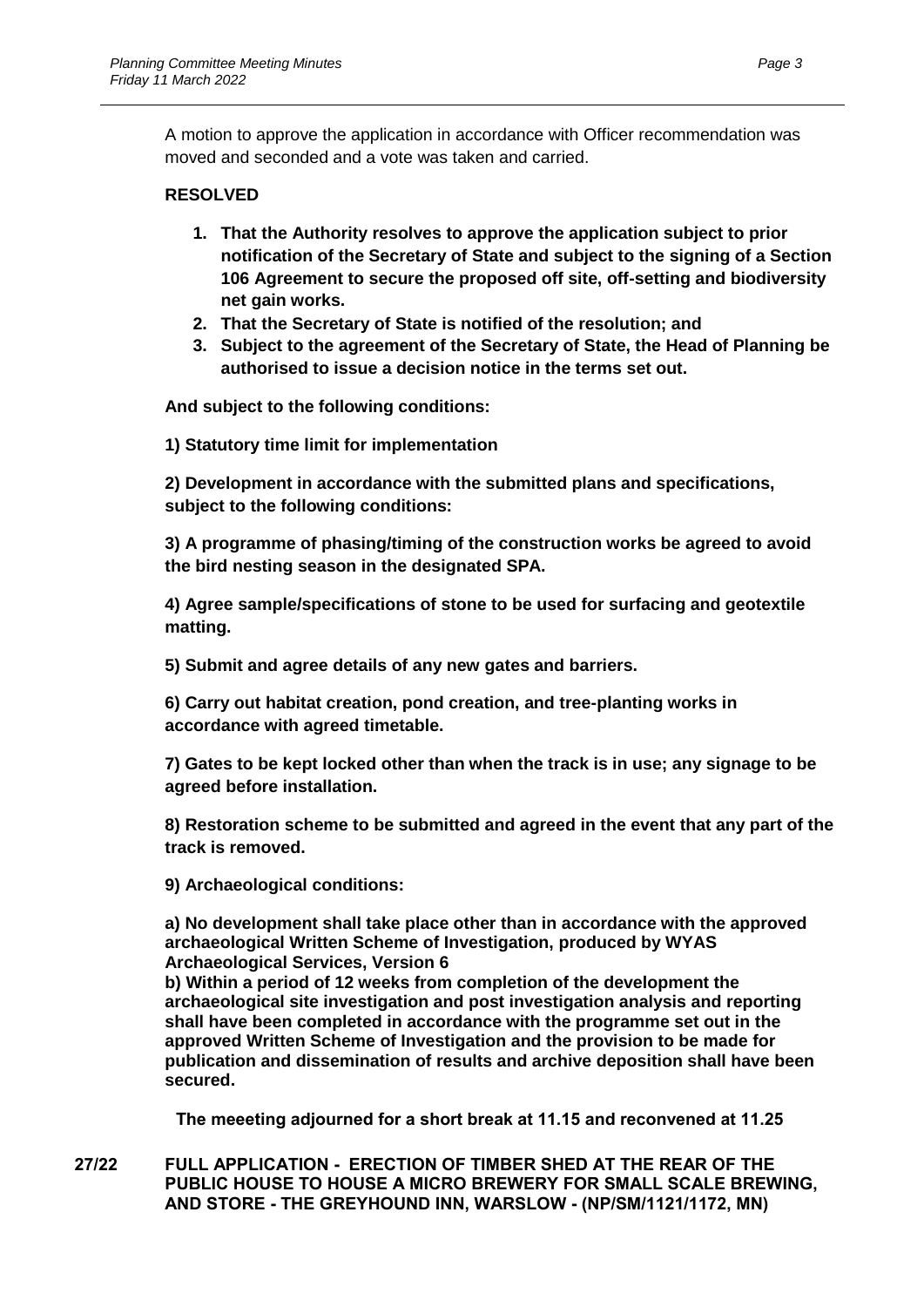The report was introduced by the Planning Officer who set out the reasons for approval as outlined in the report.

A motion to approve the application in accordance with Officer recommendation was moved and seconded.

Members queried why the applicants were being required to paint the window frames grey and were advised that this was to ensure that the door and window frames matched, and to reduce the visual prominence of the building.

A vote was taken and carried.

#### **RESOLVED**

**To APPROVE the application subject to the following conditions:**

**1) 3 year time limit 2) In accordance with submitted plans 3) Microbrewery to remain ancillary to The Greyhound Inn 4) Boarding and window and door frames to be painted grey within 6 months of the decision**

### **28/22 FULL APPLICATION - PROPOSED CHANGE OF USE OF PADDOCK TO PERMIT THE SITING OF A SHEPHERDS HUT FOR USE AS A HOLIDAY LET - TOWN END COTTAGE, MAIN STREET, SHELDON - (NP/DDD/1121/1235, SC)**

The report was introduced by the Planning Officer who outlined the reasons for refusal as set out in the report.

The following spoke under the public participation at meetings scheme:

- Sir Richard Fitzherbert, Supporter
- Lindsey Jones. Applicant

Members noted that the application had received 43 letters of support. The supporting text of Core Strategy Policy RT3 was discussed, which states that static caravans, chalets and lodges may be acceptable in locations where they are not intrusive in the landscape. Members considered that this development was small scale and not intrusive.

A motion to approve the application, contrary to Officer recommendation was moved and seconded.

Members requested clarification as to whether Policy DME7 regarding business expansion was applicable in this case.

The Head of Planning advised that when specific policies addressed an issue, in this case DMR1, the specific policy should be relied upon rather than more general polices, and that an approval would remain contrary to the Authority's polices relating to tourism, even if Members felt that it could be justified under the business development policies. Also whilst there was always scope for exceptions, in this case the more recent Development Management Policies had defined the circumstances in which those exceptions would apply.